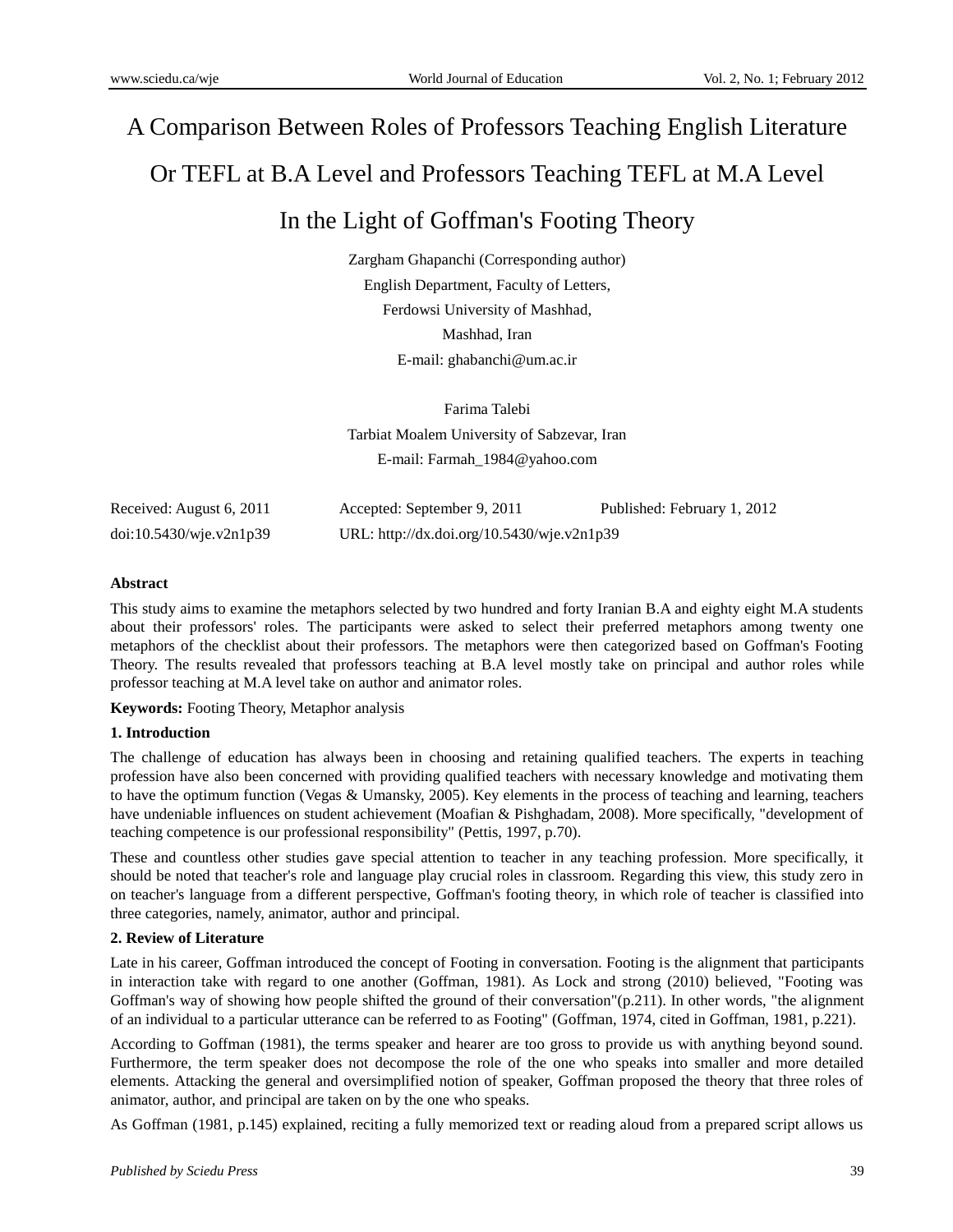to animate words we have no hand in and to express opinions, beliefs and sentiments we do not hold. To put in other words, animator is identified as the "talking machine, the thing that sound comes out of" (p.167), and "the one just moving his lips up and down to the accompaniment of his own facial gesticulations and issuing sounds from the locus of his mouth" (p.144). Animator and recipient are in the same level of analysis.

Author, the second role of speaker identified by Goffman (1981, p.144), is "someone who has selected the sentiments that are being expressed and the words in which they are encoded". Reading off from a text or a group of utterances which has not been memorized gives the speaker the role of author. In other words, "authoring an utterance means formulating and scripting the statements that have been made".

Finally, as Goffman (1981) clarified, principal is "someone whose position is established by the words that are spoken; someone whose beliefs have been told; someone who is committed to what the words say" (p.144), and the one "believing personally in what is said" (p.167). The principal role entails "the extraporaneous, ongoing assembly and encoding of the text under the exigency of immediate response to one's current situation and audience, in a word, fresh production" (p.227).

Each of the roles animator, author, and principal taken by the speaker gives him/her a different production format. Various "production formats provide the speaker with different relationships to the words he utters", and "different grounds for his relation to his hearers" (Goffman, 1981, pp.229-230). In a conversation, when the speaker takes all three roles, the production format is said to be complete. In cases in which the speaker does not take on the role of principal the production format is incomplete and his/her language is cited (Hancock, 1997). The peculiar quality of cited language is that, firstly, it is not taken as a challenge of cited code. The teacher merely repeats or paraphrases the words without challenging them through inserting his/her point of view and language. Secondly, in cited language, the focus is on wording not message. In other words, the teacher just imitating or reformulating the statements ignores the message which is the central point of any language. Finally, by using cited language, the teacher "reads or repeats a line sometimes without understanding it" (Hancock, 1997).

Considerations on the nature of Footing Theory have been by definition theoretical. However, a clear operational identification of animator, author, and principal roles enables empirical studies. One way to do so is using hidden and implicit beliefs. As Pishghadam and Navari (2010) pointed out, every individual thinks and acts based on his/her conception of the world.

As efficient research tools for "bringing implicit assumptions to awareness, encouraging reflection, finding contradictions, and fostering change in educational beliefs and practice" (Cameron, 2003, cited in Pishghadam & Navari, 2010, p.172), metaphors are considered to be fundamental to language, thought and experience (Lakoff & Johnson, 1980). Metaphors can be exploited to help the researchers find a way toward someone's way of thought (Stegar, 2007). Lakoff and Johnson (1980) also believed that metaphors have some entailments and inferences through which they highlight realities. They stated that "we define our reality in terms of metaphors which play a central role in the construction of social and political reality" (p.113). According to Tendahl & Gibbs (2008, p.1823), "Metaphor is at the nexus of mind and language". In particular, metaphors applied in a classroom "act as a referent for given actions of a teacher" (Tobin & Tippins, 1996, p.716). To sum up, metaphors provide researchers with "a holistic way of thinking about teaching and learning" (p.728).

An individual uses metaphorical language in order to offer a more concrete representation of a concept making it easier for listeners/readers to understand it (Singh, 2010). Metaphors generated about the concept of teaching by students provide insights into not only how do they see their current or previous school teachers, but also how they perceive their future role as a teacher (Singh, 2010).

A distinguishing function of metaphor is that it reveals attitudes of the participants without using direct questions (Pishghadam, Torgabeh & Navari, 2009). These researchers analyzed the metaphors forty language teachers in Iranian high school and institute generated about teacher and learner. The result revealed that most of metaphors generated by school teachers showed an atmosphere of behavoristic approach dominating teaching process of schools. Typical examples of the metaphors reflecting behavoristic approach were TEACHER AS CONDIUT and TEACHER AS RECEPIENT. On the other hand, institute teachers considered themselves as followers of guidelines of cognitive and constructive paradigm.

In a similar study through metaphor analysis, Pishghadam and Navari (2010) compared the condition of teaching English in Iranian high school to teaching English in Iranian institutes from learners' point of views. In this study, institute learners chose metaphors like teacher as a friend or teacher as an artist which highlighted the fact that conventions of cognitive/constructive learning are dominant in institutes. On the other hand, students at high schools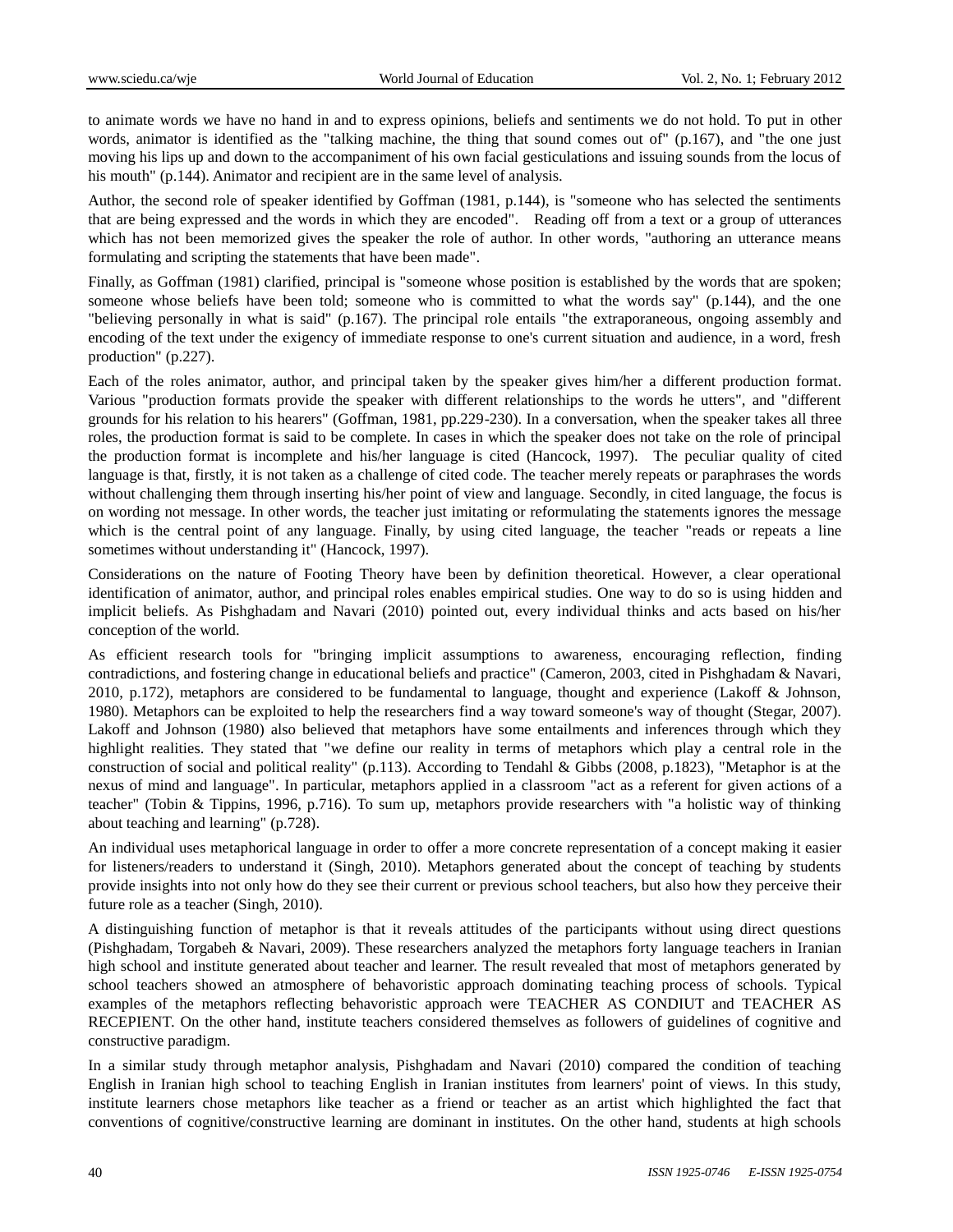selected metaphors that displayed teacher's role as a provider and transmitter of knowledge. Such metaphors emphasized existence of classical behavoristic guidelines of learning in Iranian high schools. In addition, this study confirmed that making learners conscious of their hidden and implicit feelings, metaphor analysis provides an opportunity for learners' self-reflection and critical-awareness. As a result, language learners can perceive and define the classroom problems and decide upon actions for fostering change in educational beliefs and improving educational practices.

Nikitina and Furuoka's study (2008) focused on metaphors generated by language learners about language teachers. While the majority of studies employed a qualitative approach to metaphor analysis, this study used a quantitative analysis. It was conducted into two stages: in stage1, language learners were asked to generate their own metaphors. In stage2, a quantitative analysis of the students' generated metaphors from the previous stage was conducted by ranking them on a likert-type scale. The finding of this study showed that metaphors like teacher as boss reflected the fact that students' conceptualizations of their teachers evolved around the issue of power-sharing.

Saban, Kocbeker and Saban (2007) analyzed metaphors generated by prospective teachers about the concept of teaching. The researchers found association between participants' gender and metaphors generated by them. Male participants provided more facilitative-oriented (like lighthouse) and cooperative-oriented (like coach) metaphors than female while female participants generated more transmission-oriented (like knowledge provider), growth-oriented (like nurturer), and counseling-oriented (like parent) metaphors than males.

In a similar study, Saban (2004) investigated metaphors prospective teachers generated about themselves as future teachers, their elementary teachers, and their cooperative teachers. The results of this study revealed that the participants articulated less teacher-centered (like commander) and more student-centered (like gardener) metaphors about themselves in comparison to their elementary and cooperative teachers. Moreover, female participants were less teacher-centered and more student-centered than males.

### **3. Research Questions and Hypothesis**

This research is conducted to find out answers to the following questions:

1) Is there any significant difference between roles of professors teaching English Literature or TEFL at B.A level as animator, author and principal?

2) Is there any significant difference between roles of professors teaching TEFL at M.A level as animator, author and principal?

3) What is the difference between roles of professors teaching English Literature or TEFL at B.A level and those teaching TEFL at M.A level as animator, author and principal?

In view of the above questions, the present study tries to provide empirical supports for the following hypotheses:

HO1- There is no significant difference between roles of professors teaching English Literature or TEFL at B.A level as animator, author and principal.

HO2- There is no significant difference between roles of professors teaching TEFL at M.A level as animator, author and principal.

# **4. Methodology**

#### *4.1 Participants*

The participants of this study consisted of two hundred and forty Iranian male and female students studying English Literature or TEFL at B.A level and eighty eight Iranian male and female students studying TEFL at M.A level. The participants were chosen from Ferdowsi University of Mashhad, Tarbiat Moalem University of Sabzevar, Semnan University and Tabaran University. The average age of students studying at B.A level was twenty three while the average age of students studying at M.A level was twenty eight. No distinction was made between male and female students.

#### *4.2 Instrumentation: Metaphor Checklist*

A metaphor checklist was employed in this study in order to address the research questions. The checklist constituted three types of metaphors, exhibiting three roles of animator, author and principal based on Goffman's Footing theory. This checklist comprised a prompt: "I think my professor is like a \_\_\_\_\_". The prompts were followed by some options which had been selected based on checklists presented in Saban, Kocbeker and Saban (2007), Saban (2010), Saban (2004), Pishghadam, Torghabeh and Navari (2009), Nikitina and Furuoka (2008), Oxford, etal. (1998), and De Guerrero and Villamil (2002). The options consisted of 7 metaphors reflecting animator role, 7 metaphors representing author role, and 7 ones identifying principal role. The participants were required to choose the metaphors which best described their professors' roles. The content validity of the checklist was substantiated by two experts in the field. The reliability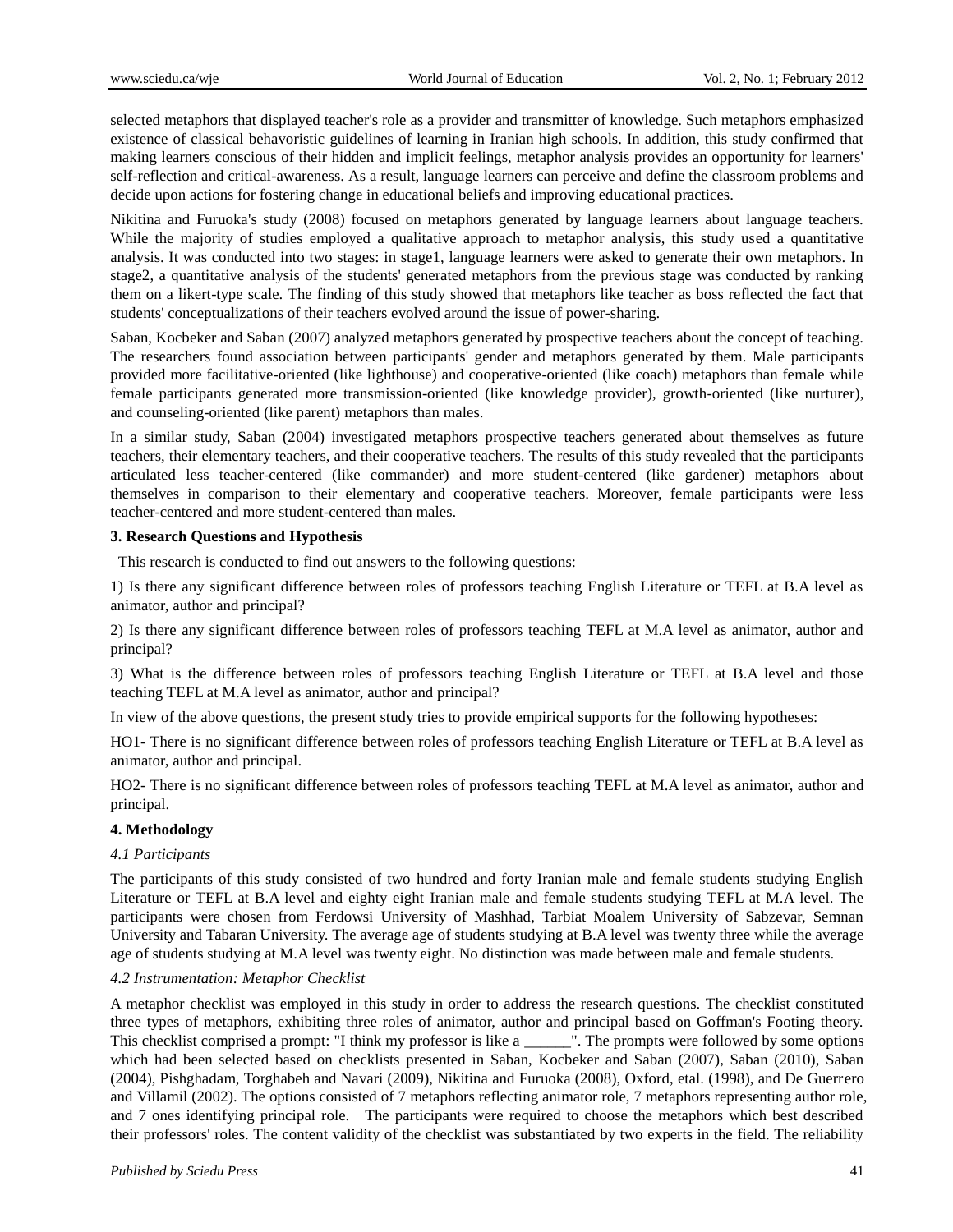of the checklist was computed by the Cronbach's Alpha which was found to be 0.83 for the whole sample. It shows that the results of the checklist are satisfactorily reliable in terms of their internal consistency.

#### *4.3 Data Collection and Analysis*

In this study, both B.A and M.A students received a metaphor checklist. The participants were asked to select the metaphors that reflected to the highest degree their views about their professors. As Moser (2000) believed, metaphor analysis helps the researchers to determine the hidden beliefs and ideas behind metaphorical concepts. As for the first step, the metaphors that have been used randomly in the checklist were categorized under three roles of animator, author and principal. Then, the frequency of metaphors of each group was computed and Chi-square was run to find whether the differences are meaningful.

#### **5. Results and Discussion**

Table 1 presents the results of Chi-square for the metaphors representing roles of professors teaching English Literature or TEFL at B.A level as animator, author, and principal chosen by two hundred and forty B.A students. As it can be clearly seen, there is a significant difference among metaphors determining professors' roles based on Goffman's Footing Theory (p<0.000). The result rejects the first hypothesis that *there is no significant difference between roles of professors teaching English Literature or TEFL at B.A level as animator, author and principal*. According to table 1, metaphors reflecting author and principal roles  $(N=1581$  and  $N=1385$ , respectively) were selected the most by the participants, comparing to the expected number  $(N=1217.7)$ . The results reveal that the professors teaching English Literature or TEFL and at B.A level mostly take on the roles of author and principal. On the other hand, metaphors reflecting animator role is  $(N=687)$  is less than expected  $(N=1217.7)$ . It shows that animator role is the least dominant role taken on by the professors at this level.

#### <Table 1 about here>

Table 2 presents the results of Chi-square for the metaphors reflecting roles of professors teaching TEFL at M.A level as animator, author, and principal selected by eighty eight M.A students. As evident in this table, there is a significant difference among metaphors determining professors' roles based on Goffman's Footing Theory (p<0.008). This result rejects the second hypothesis that *there is no significant difference between roles of professors teaching TEFL at M.A level as animator, author and principal.* According to table 2, metaphors representing author and animator roles (N=406 and N=395, respectively) outnumber what is expected (N=376). Therefore, the students believe that their professors mostly take on the roles of author and animator in the classroom. On the other hand, metaphors reflecting principal role (N=327) is less than expected (N=376). This shows that principal role is the least dominant one taken on by professors at this level.

<Table 2 about here>

#### **6. Conclusion**

This research was conducted to investigate roles of professors teaching English Literature or TEFL at B.A level and roles of professors teaching TEFL at M.A level based on Goffman's Footing Theory, according to which roles of professors were categorized into three classes of animator, author, and principal. Through a metaphor checklist, the students were asked to select the metaphors which best described their professors' roles. Based on the result of this study, a noteworthy comparison was done between professors teaching at B.A level and those teaching at M.A level.

The results reveal that the students selected metaphors indicating that professors teaching at B.A level take on principal and author roles. A professor taking on principal role in classroom is someone who generates and transfers his/her original ideas. In other words, such a professor provides light through conveying his/her own beliefs and ideas. Metaphors such as writer and spring chosen by students display professors' roles as principal. Similarly, metaphors such as scaffolder and summarizer identify professors' roles as author. To put it clearly, a professor taking on author role in classroom is someone who simplifies, reformulates and summarizes what is presented in textbooks.

Another significant finding of this research pointed to the fact that professors teaching TEFL at M.A level take on author and animator roles. Again, metaphors like scaffolder, mixer and summarizer selected by students displayed professors' roles as author. Likewise, by selecting metaphors such as copy machine and parrot, students convey that professors' second dominant role is animator. As an animator, a professor repeats everything exactly from the textbooks without expressing their own original ideas. Such a professor just recites a fully-memorized text and makes the voice of material louder.

Therefore, it can be deduced that there is a difference between the roles of professors teaching at B.A and M.A level. According to the findings of this study, the first dominant role of the professors teaching at B.A level is principal while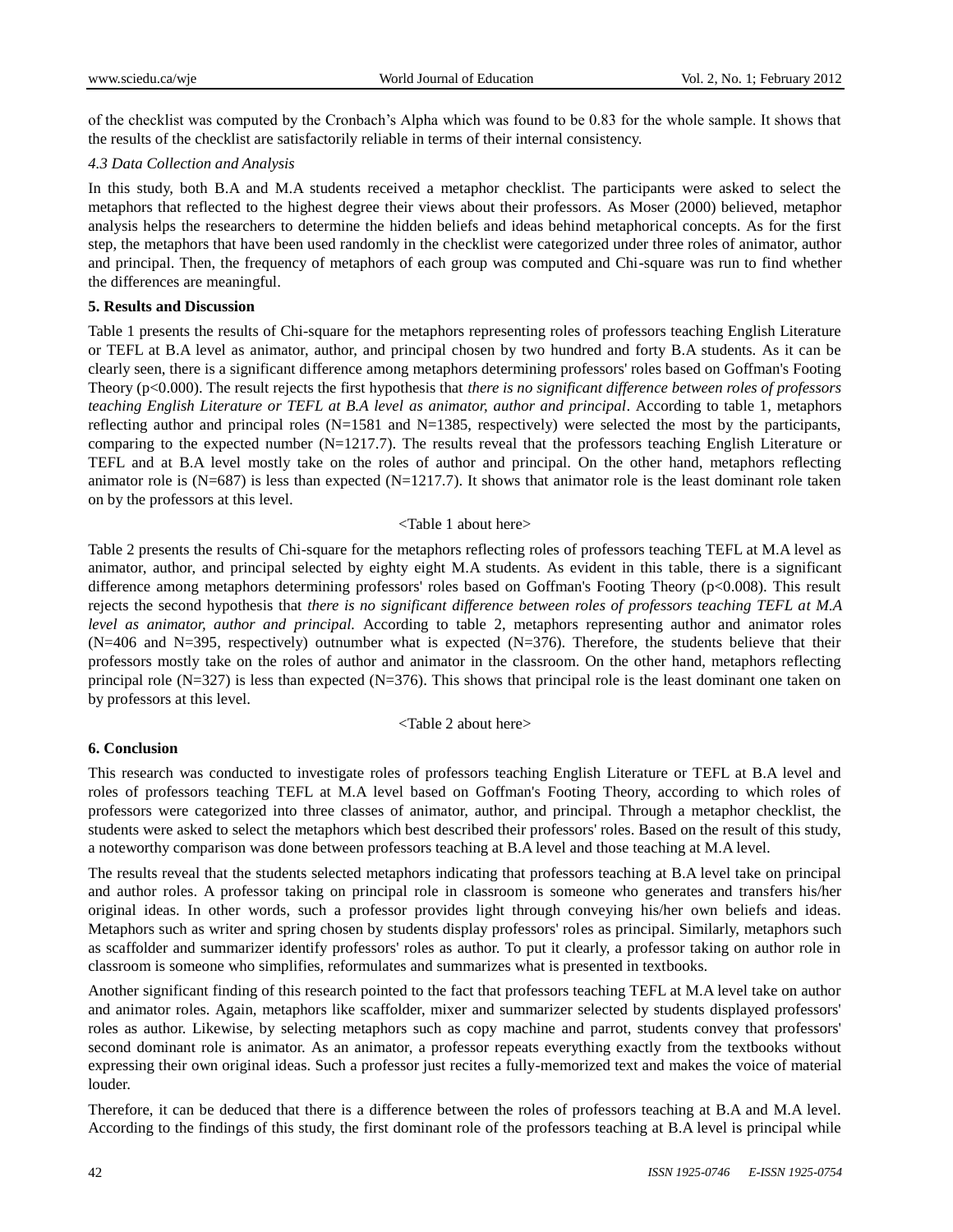author role is the first dominant role taken by the professors teaching at M.A level. It seems that, contrary to common expectations, expressing original ideas, projecting personality, challenging common beliefs and bringing about changes are happening on a more significant scale at B.A level. On the other hand, what is happening in the classrooms at M.A level is just summarizing, paraphrasing and reformulating the previously-made concepts. As a consequence, under such a situation, the students studying at this level are encouraged to follow the same trend presented in textbooks instead of creating new ways of thought. As such students are prospective teachers, the cycle of adopting author and animator roles repeats itself. This brings about the incontroversible acceptance of concepts presented in textbooks which diminishes students' thinking critically.

In this study age and gender of participants were not taken in to account, so other studies can take these two points in to consideration. Moreover, this study was done just at English field in a few universities in Iran; therefore, other researches can be conducted to compensate these limitations.

#### **References**

- De Guerrero, M., & Villamil, S. (2002). Metaphorical conceptualizations of ESL teaching and learning. *Language Teaching Research, 6*(2), 95-120. http://dx.doi.org/10.1191/1362168802Ir1010a.
- Goffman, E. (1981). *Forms of talk*. US: University of Pennsylvania Press.
- Hancock, M. (1997). Behind classroom code switching: Layering and language choice in L2 learner interaction. *TESOL Quarterly, 31*(2), 217-235.<http://dx.doi.org/10.2307/3588045>
- Lakoff, G., & Johnson, M. (1980). *Metaphors we live by*. Chicago: University of Chicago Press.
- Lock, A., & Strong, T. (2010). Sociologies: Micro and macro. *Social constructivism: Sources and stirring in theory and practice* (pp. 187-220). Cambridge: Cambridge University Press.
- Moafian, F., & Pishghadam, R. (2008). Tahie va baresie etebare sazeye porseshnameye vizhegihaye modaresane movafaghe zabane englisi. *Pazhooheshe Zabanhaye Khareji, 54*, 127-141.
- Moser, K. S. (2000). Metaphor analysis in psychology: Method, theory, and fields of application. *Forum: Qualitative Social Research, 1*(2). Retrieved December 14, 2007. available: http://www.qualitative-research.net/fqs-texte/2-00/2-00moser-e.htm
- Nikitina, L., & Furuoka, F. (2008). Measuring metaphors: A factor analysis of students' perceptions of language teachers. *Metaphoric.de, 15*, 161-180.
- Oxford, R., Tomlinson, S., Barcelos, A., Harrington, C., Lavine, R. Z., Saleh, A., & Langhini, A. (1998). Clashing metaphors about language teachers: Toward a systematic typology for the language teaching field. *System, 26*, 3-50. [http://dx.doi.org/10.1016/S0346-251X\(97\)00071-7](http://dx.doi.org/10.1016/S0346-251X(97)00071-7)
- Pettis, J. (1997). Developing our professional competence: Some reflections. *TESL Canada Journal, 14*(2), 67-71.
- Pishghadam, R., Torghabeh, R. A., & Navari, S. (2009). Metaphor analysis of teachers' beliefs and conceptions of language teaching and learning in Iranian high schools and language institutes: A qualitative study. *Iranian EFL Journal, 4*, 6-40.
- Pishghadam, R., & Navari, S. (2010). Examining Iranian language learners' perceptions of language education in formal and informal contexts: A quantitative study. *MJAL, 2*(1)*,* 171-185.
- Saban, A. (2004). Prospective classroom teachers' metaphorical images of selves and comparing them to those they have of their elementary and cooperating teachers. *International Journal of Education Development, 24*, 617-635. http://dx.doi.org/10.1016/j.ijedudev.2004.03.003.
- Saban, A., Kocbeker, B. N., & Saban, A. (2007). Prospective teachers' conceptions of teaching and learning revealed through metaphor analysis. *Learning and Instruction, 17*, 123-139. <http://dx.doi.org/10.1016/j.learninstruc.2007.01.003>
- Saban, A. (2010). Prospective teachers metaphorical conceptualizations of learner. *Teaching and Teacher Education, 26*(2), 290-305. http://dx.doi.org/10.1016/j.tate.2009.03.017.
- Singh, k. (2010). Metaphor as a tool in educational leadership classroom. *Management in Education, 24*, 127-131. [http://dx.doi.org/10.1177/0892020608090411.](http://dx.doi.org/10.1177/0892020608090411)